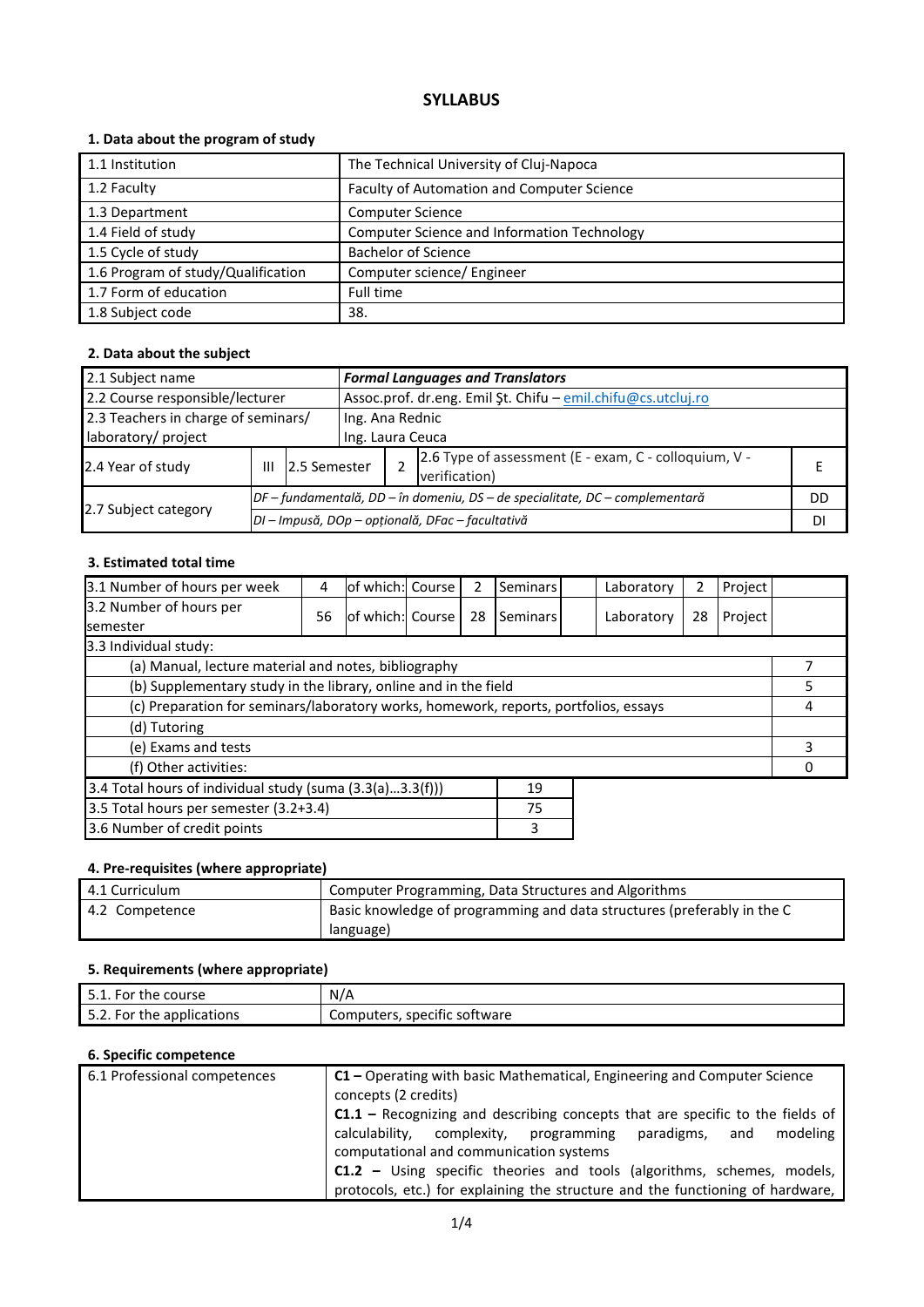|                       | software and communication systems                                                      |
|-----------------------|-----------------------------------------------------------------------------------------|
|                       | $C1.3$ – Building models for various components of computing systems                    |
|                       | <b>C1.4</b> – Formal evaluation of the functional and non-functional characteristics of |
|                       | computing systems                                                                       |
|                       | $C1.5$ – Providing a theoretical background for the characteristics of the              |
|                       | designed systems                                                                        |
|                       |                                                                                         |
|                       | C3 – Problems solving using specific Computer Science and Computer                      |
|                       | Engineering tools (2 credits)                                                           |
|                       | $C3.1$ – Identifying classes of problems and solving methods that are specific to       |
|                       | computing systems                                                                       |
|                       | <b>C3.2</b> – Using interdisciplinary knowledge, solution patterns and tools, making    |
|                       | experiments and interpreting their results                                              |
|                       | C3.3 - Applying solution patterns using specific engineering tools and mehods           |
|                       | <b>C3.4</b> – Comparatively and experimentaly evaluation of the alternative solutions   |
|                       | for performance optimization                                                            |
|                       | C3.5 - Developing and implementing informatic solutions for concrete                    |
|                       | problems                                                                                |
| 6.2 Cross competences | N/A                                                                                     |

# **7. Discipline objective (as results from the** *key competences gained***)**

| 7.1 General objective   | To know the phases, components, and algorithms used by typical language<br>translators.                                                                                                                                            |
|-------------------------|------------------------------------------------------------------------------------------------------------------------------------------------------------------------------------------------------------------------------------|
|                         | To provide a formal basis for the development of concepts relating to<br>lexical and syntactic processors in translators.                                                                                                          |
| 7.2 Specific objectives | To know the underlying formal models such as finite state automata and<br>push-down automata, and to understand their connection to language<br>definition through regular expressions and grammars.                               |
|                         | To understand the relationships between formal descriptions of the<br>$\overline{\phantom{a}}$<br>automata in the formal language theory and their practical<br>implementations as lexical and syntactic analyzers in translators. |
|                         | To know the classes of languages for which a deterministic parser can be<br>implemented.                                                                                                                                           |
|                         | To describe the syntax of languages to be implemented by using grammars<br>$\overline{\phantom{a}}$<br>and regular expressions.                                                                                                    |
|                         | To design, develop and test a software project, by utilizing specialized<br>software tools (parser generators), in order to arrive at a translator for an<br>artificial language.                                                  |
|                         | To master and control the phenomena of ambiguity and nondeterminism<br>$\overline{\phantom{a}}$<br>(conflicts) which occur when using parser generators and lexical analyzer<br>generators.                                        |

#### **8. Contents**

| 8.1 Lectures                                                                     | Hours                                                                     | Teaching methods                           | <b>Notes</b> |
|----------------------------------------------------------------------------------|---------------------------------------------------------------------------|--------------------------------------------|--------------|
| Descriptive tools: strings and rewriting systems, grammars.                      | 2                                                                         | Online:                                    |              |
| Descriptive tools: derivations and parse trees.                                  | 2                                                                         | - Online on the Teams                      |              |
| Regular grammars and finite automata: finite automata.                           | $\overline{\phantom{a}}$                                                  | platform<br>- The main ideas               |              |
| Regular grammars and finite automata: state diagrams and regular<br>expressions. | presented on slides<br>$\overline{\phantom{a}}$<br>- Details and examples |                                            |              |
| Context-free grammars and pushdown automata: pushdown<br>automata.               | 2                                                                         | at the blackboard<br>(whiteboard), with    |              |
| Top-down analysis and $LL(k)$ grammars: $LL(k)$ grammars                         | 2                                                                         | video, in interaction<br>with the students |              |
| Top-down analysis and $LL(k)$ grammars: the $LL(k)$ algorithm                    | 2                                                                         | - There are online                         |              |
| Top-down analysis and $LL(k)$ grammars: elimination of left                      | 2                                                                         | consultation hours                         |              |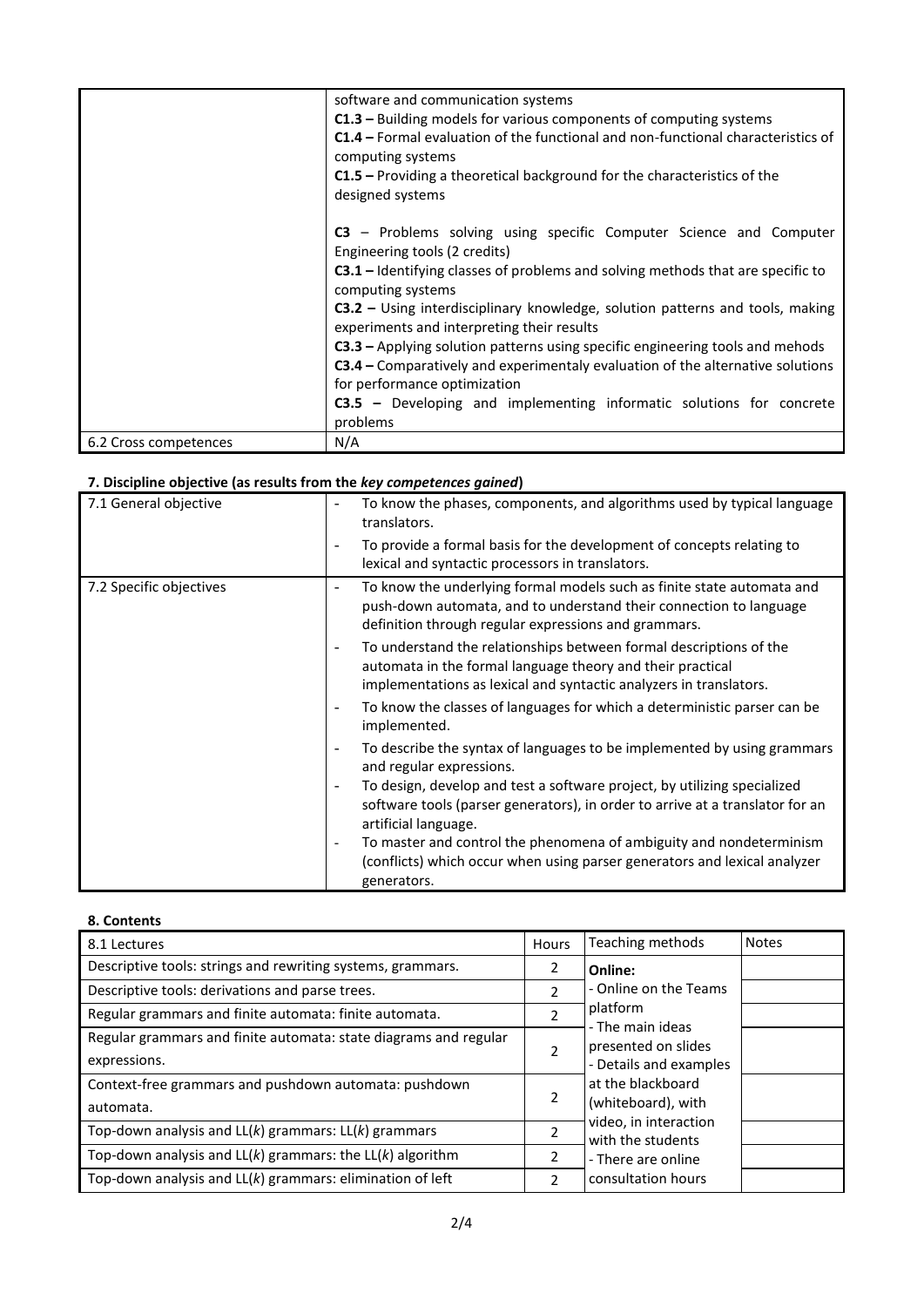| recursion, left factoring.                                           |                | - Students are invited                                                                                            |  |
|----------------------------------------------------------------------|----------------|-------------------------------------------------------------------------------------------------------------------|--|
| LL parsers: strong $LL(k)$ grammars, the $LL(1)$ parsing algorithm.  |                | to collaborate in                                                                                                 |  |
| LL parsers: the LL(1) parsing algorithm, computation of FIRST and    |                | research projects<br>Onsite:                                                                                      |  |
| FOLLOW sets.                                                         | $\overline{2}$ | - The main ideas with                                                                                             |  |
| Bottom-up analysis and $LR(k)$ grammars: situations and closure of a |                | multimedia                                                                                                        |  |
| nonterminal, the $LR(k)$ algorithm.                                  | 2              | techniques                                                                                                        |  |
| Bottom-up analysis and $LR(k)$ grammars: the $LR(k)$ algorithm.      |                | - Details and examples<br>at the blackboard, in                                                                   |  |
| LR parsers: the $LR(0)$ parsing algorithm.                           | 2              | interaction with the                                                                                              |  |
| LR parsers: LR(0) states.                                            | $\overline{2}$ | students<br>- There are<br>consultation hours<br>- Students are invited<br>to collaborate in<br>research projects |  |

#### Bibliography

1. W.M. Waite and G. Goos, Compiler Construction, Springer-Verlag, 1984.

2. I.A. Leţia and E.Şt. Chifu, Limbaje formale şi translatoare, Ed. Casa cărţii de ştiinţă, 1998.

3. A.V. Aho, R. Sethi, and J.D. Ullman, Compilers: Principles, Techniques and Tools, Addison-Wesley, 1986.

| 8.2 Applications - Seminars/Laboratory/Project                                                                                                         | <b>Hours</b>   | Teaching methods                                               | <b>Notes</b> |
|--------------------------------------------------------------------------------------------------------------------------------------------------------|----------------|----------------------------------------------------------------|--------------|
| Lexical analyzer for C.                                                                                                                                | 2              |                                                                |              |
| The generator of lexical analyzers Lex: Lex source, Lex regular<br>expressions, Lex actions, ambiguous rules, Lex source definitions.                  | 2              | Online:<br>Online on the Teams                                 |              |
| Lex generator: left context sensitivity, examples.                                                                                                     | 2              | platform                                                       |              |
| The bottom-up parser generator Yacc: basic specifications, Yacc<br>syntax, actions, lexical analysis, how the parser works.                            | 2              | Brief presentation at<br>the blackboard                        |              |
| Yacc generator: ambiguity and conflicts, precedence and<br>associativity, error handling, the Yacc environment, hints for<br>preparing specifications. | 2              | (whiteboard), with<br>video (the teacher),<br>implementing and |              |
| Yacc generator: support for arbitrary value types, examples<br>(expression evaluator).                                                                 | $\overline{2}$ | testing examples and<br>exercises on the                       |              |
| Yacc/ Lex applications: interpreter for a language operating on lists.                                                                                 | 2              | students' computers                                            |              |
| Yacc/ Lex applications: interpreter for a language operating on<br>binary trees.                                                                       | $\overline{2}$ | Onsite:<br>Brief presentation at                               |              |
| Yacc/ Lex applications: interpreter for a language operating on<br>matrices.                                                                           | 2              | the blackboard (the<br>teacher),                               |              |
| Yacc/ Lex applications: code generator for an imperative language.                                                                                     | $\overline{2}$ | implementing and<br>testing examples and                       |              |
| Yacc/ Lex test                                                                                                                                         | 2              | exercises on the                                               |              |
| Building recursive-descent (RD) parsers: expression parser.                                                                                            | 2              | computer (the                                                  |              |
| RD parsers: parser for a language operating on binary trees.                                                                                           | 2              | students)                                                      |              |
| RD parsers: parser for a language operating on lists.                                                                                                  | $\overline{2}$ |                                                                |              |
| <b>Dibliography</b>                                                                                                                                    |                |                                                                |              |

Bibliography

1. The Lex & Yacc Page, http://www.combo.org/lex\_yacc\_page/

2. I.A. Leţia, D. Marcu, B. Ungureanu, Procesoare de limbaje. Îndrumător de laborator, Universitatea Tehnică din Cluj-Napoca, 1995.

*\* Se vor preciza, după caz: tematica seminariilor, lucrările de laborator, tematica și etapele proiectului.*

## **9. Bridging course contents with the expectations of the representatives of the community, professional associations and employers in the field**

It is a specialty course in Computer Science, its syllabus being both classical and modern. It teaches the students with the basic principles in the design of interpreters and translators for artificial languages. The syllabus of the course has been discussed with other important universities and companies from Romania, Europe, and USA. This syllabus has been evaluated by Romanian governmental agencies (CNEAA and ARACIS).